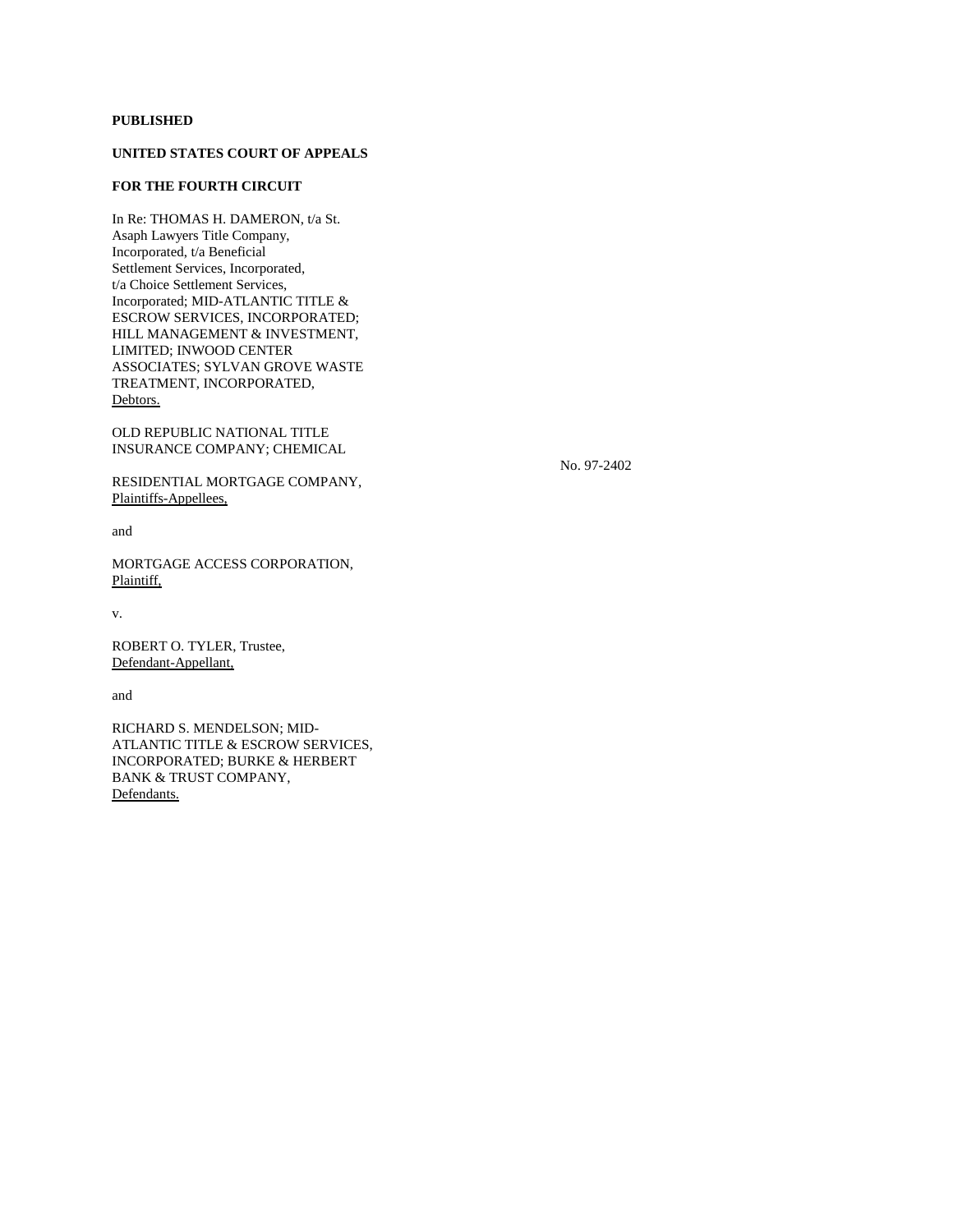Appeal from the United States District Court for the Eastern District of Virginia, at Alexandria. Claude M. Hilton, Chief District Judge. (CA-97-976-A, BK-96-10873-DOT, AP-96-1083)

Argued: June 5, 1998

Decided: September 24, 1998

Before MURNAGHAN and MICHAEL, Circuit Judges, and BUTZNER, Senior Circuit Judge.

Affirmed by published opinion. Judge Murnaghan wrote the opinion, in which Judge Michael and Senior Judge Butzner joined.

\_\_\_\_\_\_\_\_\_\_\_\_\_\_\_\_\_\_\_\_\_\_\_\_\_\_\_\_\_\_\_\_\_\_\_\_\_\_\_\_\_\_\_\_\_\_\_\_\_\_\_\_\_\_\_\_\_\_\_\_\_\_\_\_\_

\_\_\_\_\_\_\_\_\_\_\_\_\_\_\_\_\_\_\_\_\_\_\_\_\_\_\_\_\_\_\_\_\_\_\_\_\_\_\_\_\_\_\_\_\_\_\_\_\_\_\_\_\_\_\_\_\_\_\_\_\_\_\_\_\_

\_\_\_\_\_\_\_\_\_\_\_\_\_\_\_\_\_\_\_\_\_\_\_\_\_\_\_\_\_\_\_\_\_\_\_\_\_\_\_\_\_\_\_\_\_\_\_\_\_\_\_\_\_\_\_\_\_\_\_\_\_\_\_\_\_

### **COUNSEL**

**ARGUED:** Robert Terrence Ney, MCGUIRE, WOODS, BATTLE & BOOTHE, L.L.P., McLean, Virginia, for Appellant. Brian F. Kenney, MILES & STOCKBRIDGE, P.C., McLean, Virginia, for Appellees. **ON BRIEF:** James M. Lewis, Robert R. Vieth, MCGUIRE, WOODS, BATTLE & BOOTHE, L.L.P., McLean, Virginia; Madeline A. Trainor, TYLER, BARTL, BURKE & ALBERT, Alexandria, Virginia, for Appellant. David J. Ervin, MILES & STOCKBRIDGE, P.C., McLean, Virginia, for Appellees.

#### **OPINION**

MURNAGHAN, Circuit Judge:

Appellant, bankruptcy trustee Robert O. Tyler (Trustee), appeals the district court's grant of summary judgment to the Appellees, Old Republic National Title Insurance Co. (Old Republic) and Chemical Residential Mortgage Co. (Chemical), in an adversary proceeding commenced by those parties to recover from the bankruptcy estate

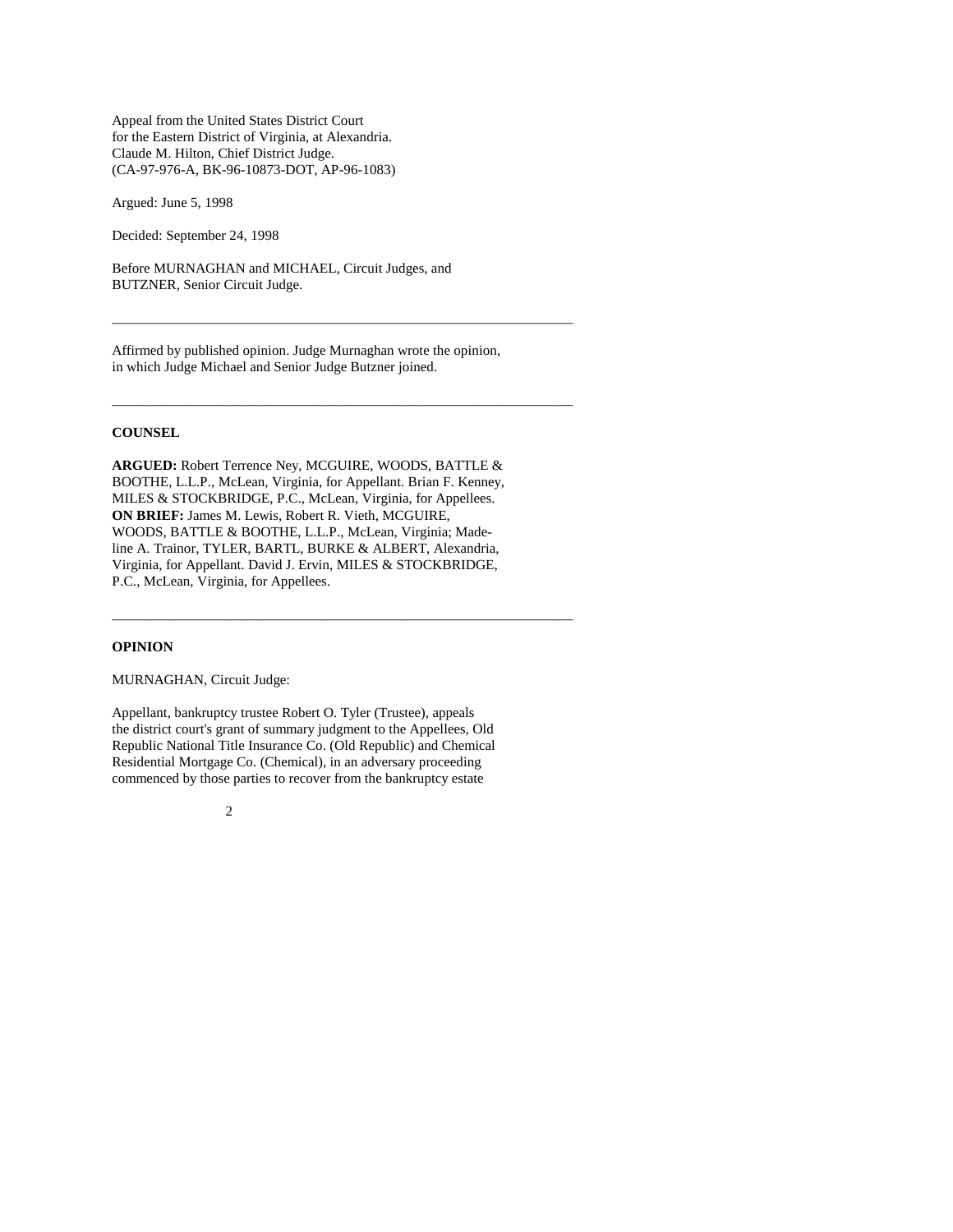funds they claim were misappropriated by the debtor. Because we agree that summary judgment was proper, we affirm.

I.

The debtor, Thomas H. Dameron, is a former member of the Virginia bar who conducted residential real estate settlements through his company, Mid-Atlantic Title & Escrow Services, Inc. (Mid-Atlantic). In the course of that business, Dameron received funds from various lenders to be held for disbursement to designated third parties following closings. Dameron held such funds in his general corporate account at Burke & Herbert Bank & Trust Co. (B&H).

Four transactions conducted by Dameron are relevant to this appeal. On January 25, 1996, Dameron received \$71,475.40 from Shelter Mortgage Corp. (Shelter) for use in the Browning settlement.**1** Four days later, Dameron received \$41,619.20 from Mortgage Access Corp. (Mortgage Access) for use in the Hedayaty settlement and \$180,749.82 from Chemical for use in the Ruffin settlement.**2** Finally, on January 31, 1996, Dameron received another \$164,807.10 from Chemical for use in the Abercrombie settlement. **3**

Early in 1996, the Virginia State Bar received information indicating that Dameron was misappropriating settlement funds. The State Bar commenced an action against Dameron in the Circuit Court for the City of Alexandria, Virginia, and the court appointed a receiver for Dameron and froze his personal and corporate assets, including

**1** Shelter's closing instructions to Dameron stated as follows: "Settlement of this loan is to be completed in FULL ACCORDANCE with these instructions. . . . If any of the aforementioned conditions cannot be met, you may NOT settle the loan or disburse our closing funds." **2** Mortgage Access's closing instructions to Dameron stated as follows: "NO FUNDS MAY BE DISBURSED UNTIL ALL CLOSING CONDI-TIONS HAVE BEEN COMPLIED WITH." Chemical's instructions stated similarly: "You may not cash, deposit or disburse our funds until you have fully complied with all instructions."

\_\_\_\_\_\_\_\_\_\_\_\_\_\_\_\_\_\_\_\_\_\_\_\_\_\_\_\_\_\_\_\_\_\_\_\_\_\_\_\_\_\_\_\_\_\_\_\_\_\_\_\_\_\_\_\_\_\_\_\_\_\_\_\_\_

**3** Chemical's closing instructions stated as follows: "You may not cash, deposit or disburse our funds until you have fully complied with all instructions."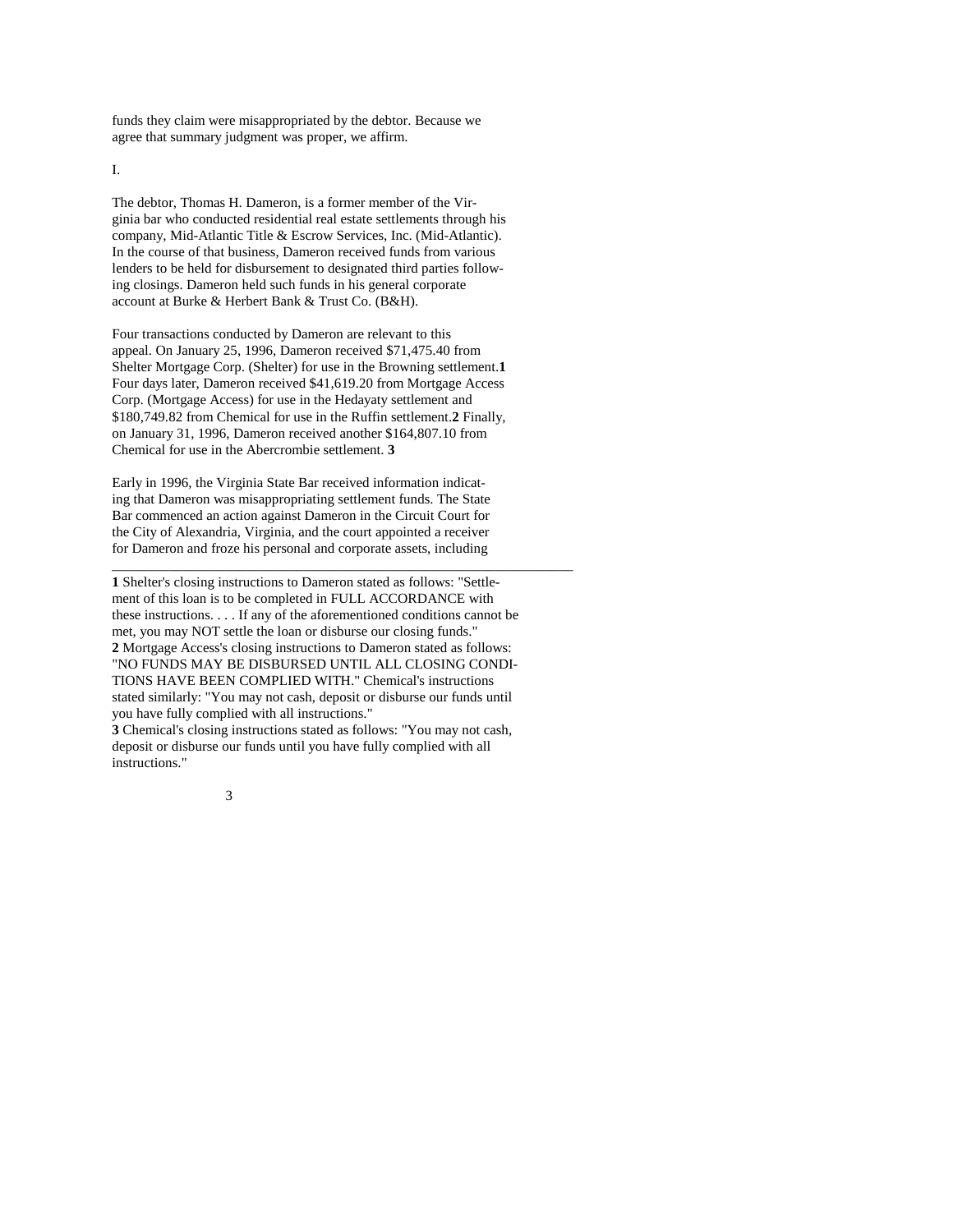his account at B&H. On February 23, 1996, various individual claimants**4** (collectively, Lenders) filed an involuntary Chapter 11 petition against Dameron and Mid-Atlantic, claiming to be creditors in the amount of \$458,652, and commenced an adversary proceeding to recover their share of Dameron's frozen account. As of the petition date, the account contained \$453,338.47.

In the consolidated adversary proceeding, the Lenders moved for summary judgment and the Trustee filed a cross-motion for summary judgment. The bankruptcy court, Judge Tice, denied the Trustee's motion but granted the Lenders' motion on the grounds that they are entitled to an express or constructive trust over their share of Dameron's bank account. The Trustee appealed that decision to the district court, which affirmed the grant of summary judgment to the Lenders. This appeal followed.

## II.

The Trustee contends that the district court erred in granting summary judgment to the Lenders on the ground that they were entitled to an express or constructive trust over a portion of Dameron's bank account. We review de novo the district court's decision to grant summary judgment to the Lenders. See M&M Med. Supplies & Servs. v. Pleasant Valley Hosp., Inc., 981 F.2d 160, 163 (4th Cir. 1992) (en banc). Summary judgment is appropriate only if there is no genuine issue of material fact and the moving party is entitled to judgment as a matter of law. See Fed. R. Civ. P. 56(c); M&M, 981 F.2d at 162-63.

Under the Bankruptcy Code, a trustee is entitled to distribute all property within the scope of the bankruptcy estate. The Code defines the scope of such property broadly, including within the estate "all legal or equitable interests of the debtor in property as of the commencement of the case." 11 U.S.C. § 541(a)(1). Expressly excluded from the estate is any "[p]roperty in which the debtor holds, as of the

**4** Old Republic issued insured closing letters to Chemical, Shelter, and Mortgage Access in connection with the four settlements at issue. When called upon to do so, Old Republic paid Shelter and Mortgage Access - but not Chemical -- for their losses and thereby became subrogated to their rights in the funds.

\_\_\_\_\_\_\_\_\_\_\_\_\_\_\_\_\_\_\_\_\_\_\_\_\_\_\_\_\_\_\_\_\_\_\_\_\_\_\_\_\_\_\_\_\_\_\_\_\_\_\_\_\_\_\_\_\_\_\_\_\_\_\_\_\_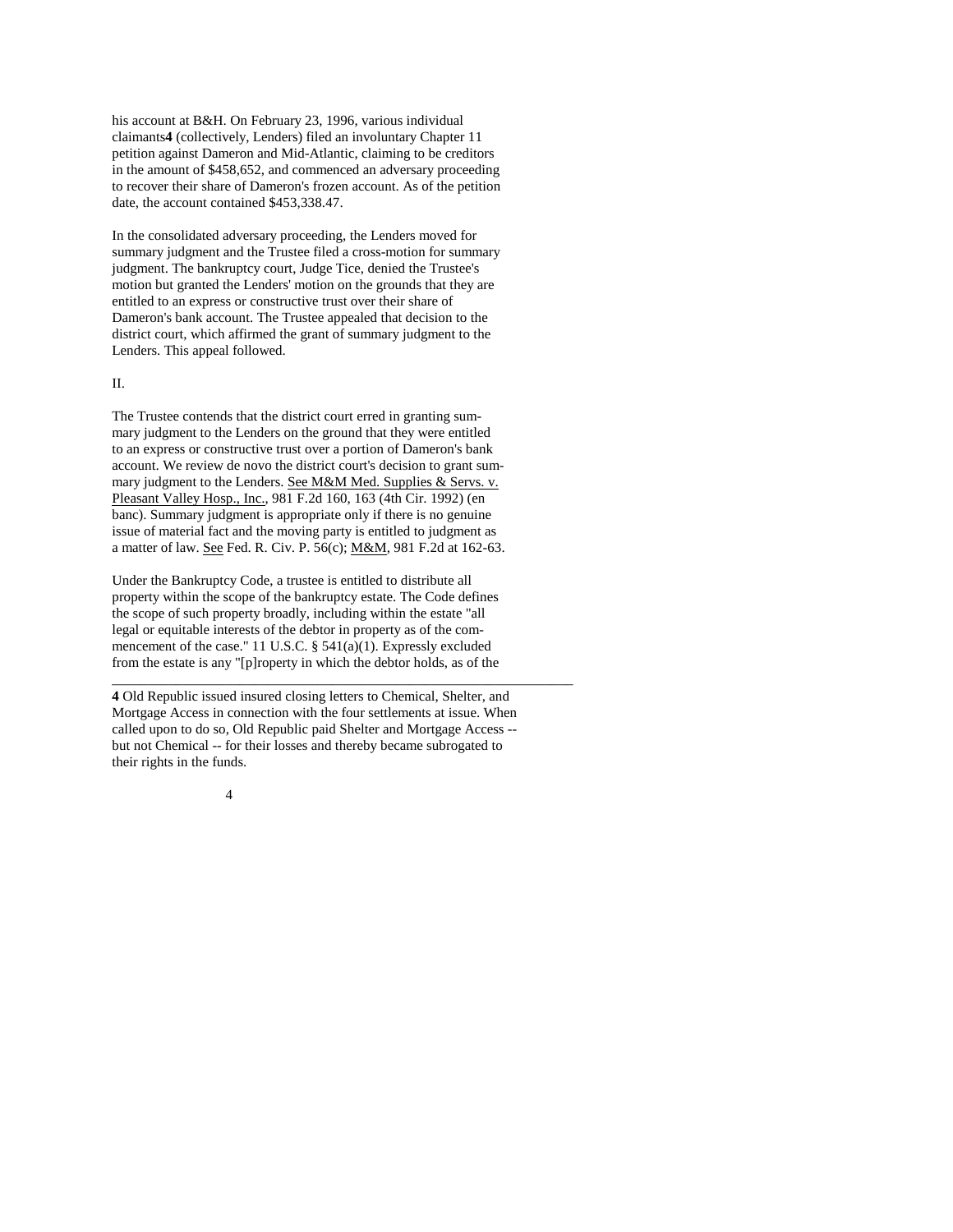commencement of the case, only legal title and not an equitable interest . . . ." 11 U.S.C. § 541(d). We have previously explained that the purpose of § 541(d)'s exclusion is to ensure that the trustee "take no greater rights [in the property] than the debtor himself had." Mid-Atlantic Supply, Inc. v. Three Rivers Aluminum Co. , 790 F.2d 1121, 1124 (4th Cir. 1986) (quoting S. Rep. No. 989, 95th Cong., 2d Sess. 82, reprinted in 1978 U.S.C.C.A.N. 5787, 5868). Therefore, when a "debtor does not own an equitable interest in property he holds in trust for another, that interest is not `property of the estate'" for purposes of the Bankruptcy Code. Begier v. IRS, 496 U.S. 53, 59 (1990).

Our consideration of what constitutes an "equitable interest" subject to exclusion from the bankruptcy estate under §  $541(d)$  is a question of state law. See Butner v. United States , 440 U.S. 48, 55 (1979) ("Property interests are created and defined by state law . . . [u]nless some federal interest requires a different result . . . ."); Barnhill v. Johnson, 503 U.S. 393, 398 (1992) ("In the absence of any controlling federal law, `property' and `interests in property' are creatures of state law."); American Bankers Ins. Co. v. Maness , 101 F.3d 358, 363 (4th Cir. 1996) ("[W]hile federal law creates the bankruptcy estate, Butner and the cases following it establish that state law, absent a countervailing federal interest, determines whether a given property falls within this federal framework."). Therefore, in the present case, we must first decide whether, in light of Virginia law, the Lenders are entitled to a trust over some portion of Dameron's account.

Virginia law recognizes three basic forms of trust. See Leonard v. Counts, 272 S.E.2d 190, 194-95 (Va. 1980) (discussing express, constructive, and resulting trusts). Of these, the two that are potentially relevant to the instant case are the express (or actual) trust and the constructive trust. An express trust is created when the parties affirmatively manifest an intention that certain property be held in trust for the benefit of a third party. See Peal v. Luther, 97 S.E.2d 668, 669 (Va. 1957); Broaddus v. Gresham, 26 S.E.2d 33, 35 (Va. 1943). An express trust may be created "without the use of technical words." Broaddus, 26 S.E.2d at 35. All that is necessary are words, see id. at 35 (citation omitted), or circumstances, see Woods v. Stull, 30 S.E.2d 675, 682 (Va. 1944) (citation omitted), "which unequivocally show an intention that the legal estate was vested in one person, to be held in some manner or for some purpose on behalf of another. . .,"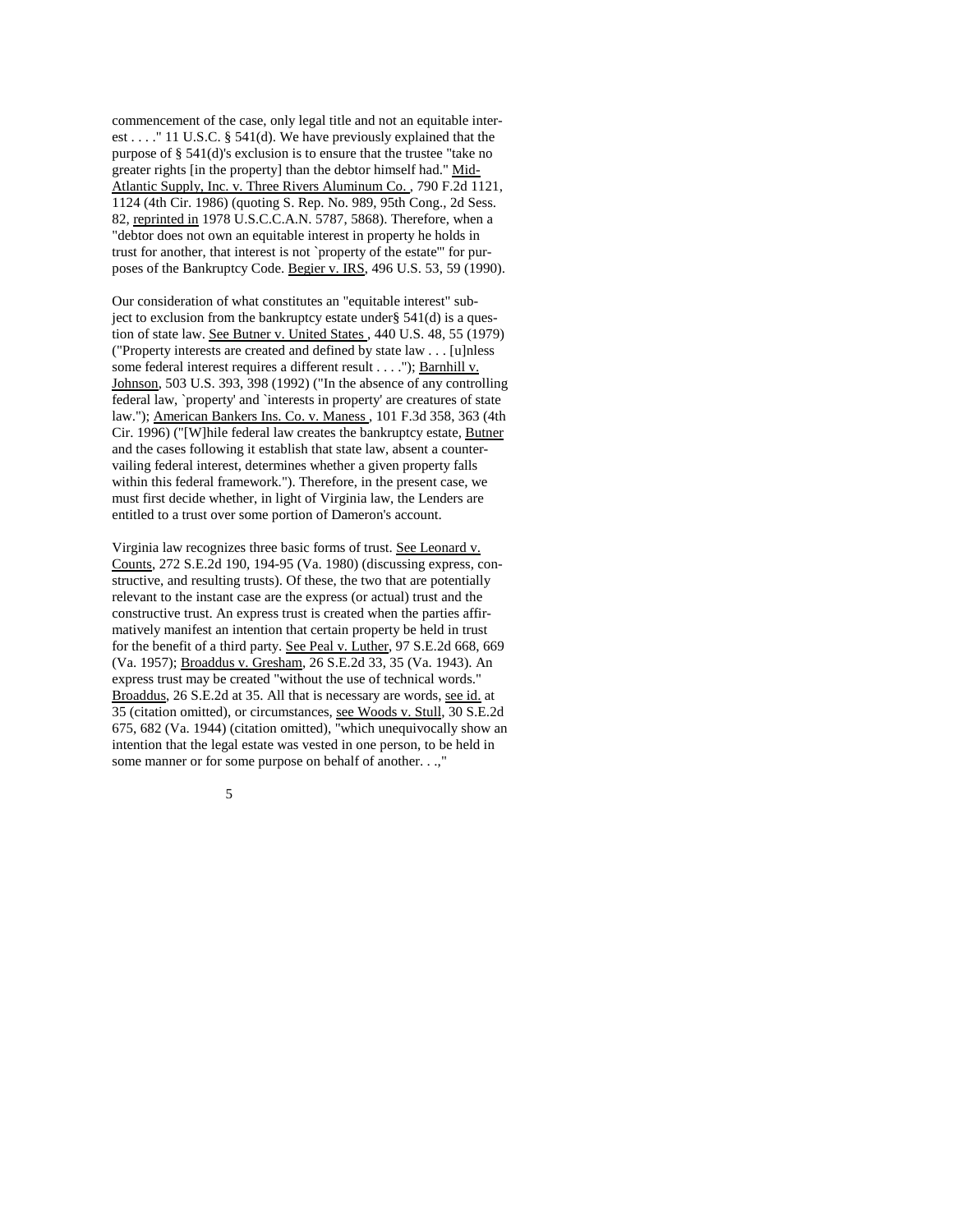Broaddus, 26 S.E.2d at 35; see also Schloss v. Powell, 93 F.2d 518, 519 (4th Cir. 1938). In contrast to an express trust, a constructive trust "arise[s] by operation of law, independently of the intention of the parties . . . ." Crestar Bank v. Williams, 462 S.E.2d 333, 335 (Va. 1995) (citation omitted). Such trusts "occur not only where the property has been acquired by a fraud or improper means, but also where it has been fairly and properly acquired, but it is contrary to the principles of equity that it should be retained . . . ." Leonard, 272 S.E.2d at 194-95 (citation omitted). With either form of trust, Virginia law recognizes the beneficiary as "equitable owner of the trust property." Broaddus, 26 S.E.2d at 36 (quoting Austin W. Scott, Scott on Trusts § 12.1, at 86).

In the case at bar, the Lenders maintain that the parties created an express trust in Dameron to hold the Lenders' funds for the benefit of specified third parties. They point out that, pursuant to the plain language of their closing instructions, Dameron was to hold the funds, essentially as an escrow, for disbursement after closing. That arrangement, they contend, is the very definition of an express trust.

We agree. The language of the parties' agreements and the circumstances under which the Lenders advanced their funds to Dameron leave no doubt that the parties intended Dameron to act merely as an intermediary. There was plainly no expectation that Dameron would keep the Lenders' funds after closing or that he would develop any equitable interest in the funds. In fact, under Virginia law, a trust fiduciary is prohibited from acquiring an equitable interest in trust property adverse to his principal. See Greenspan v. Osheroff, 351 S.E.2d 28, 37 (Va. 1986) ("It is well settled that where one person sustains a fiduciary relation to another he can not acquire an interest in the subject matter of the relationship adverse to such other party.") (quoting Horne v. Holley, 188 S.E.2d 169, 172 (Va. 1936)). Therefore, under Virginia law and the law of trusts generally, we have no doubt that an express trust was created. See Restatement (Second) of Trusts § 32 cmt. d. ("Where the owner of property delivers in escrow the subject matter or instrument of transfer, manifesting an intention that upon the happening of a certain event the depositee should deliver the subject matter or the instrument to a third person as trustee, and the owner does not reserve a power of revocation, a trust is created at the time of the delivery in escrow."). In light of that conclusion and the

 $\sim$  6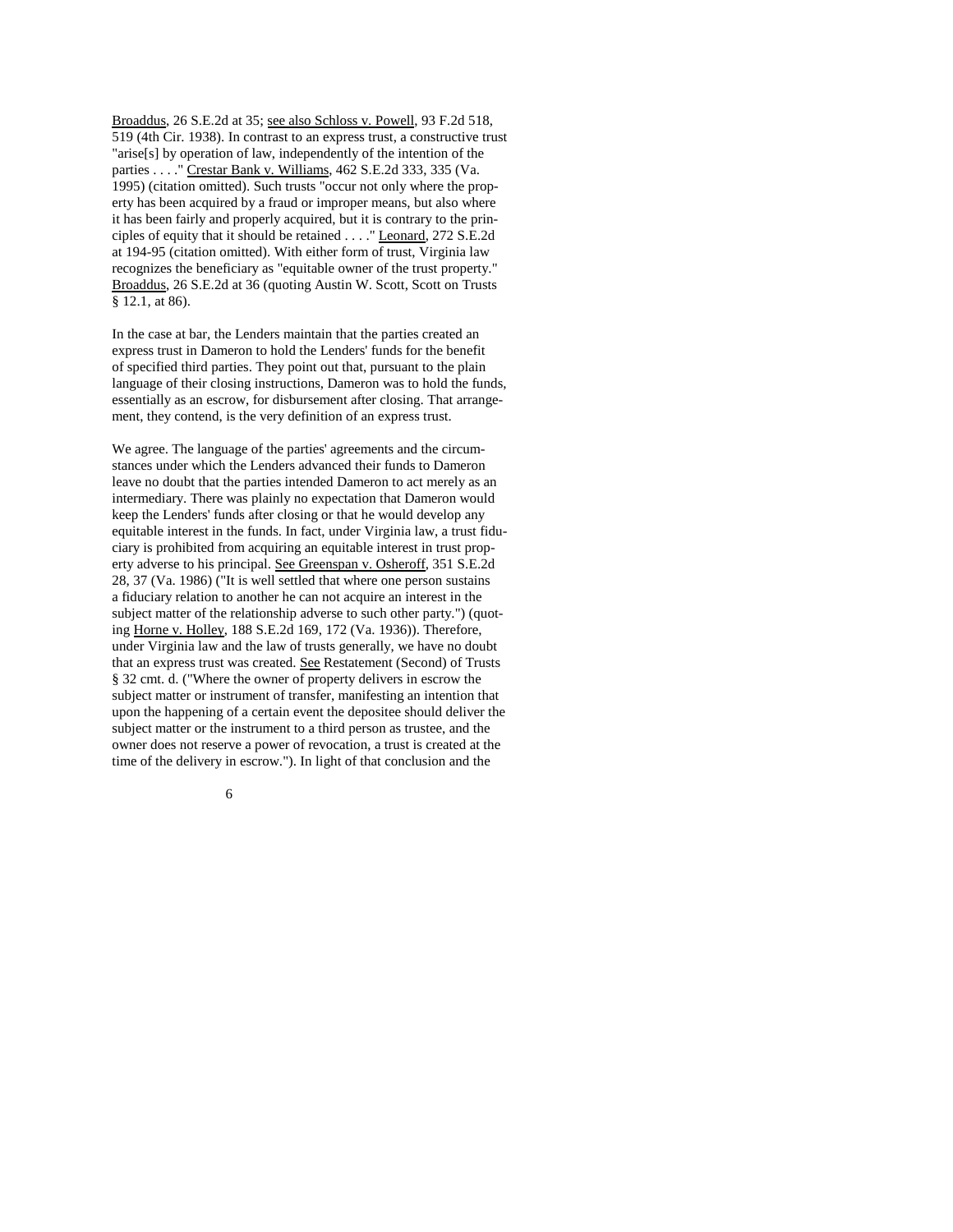plain language of § 541(d), the district court was correct to hold that the Lenders' funds are beyond the reach of the bankruptcy estate. See United States v. Whiting Pools, Inc., 462 U.S. 198, 205 n.10 (1983) ("We note . . . that Congress plainly excluded[from the bankruptcy estate] property of others held by the debtor in trust at the time of the filing of the petition."); In re Omegas Group, Inc., 16 F.3d 1443, 1449 (6th Cir. 1994) ("A debtor that served prior to bankruptcy as trustee of an express trust generally has no right to the assets kept in trust . . . ."); Gulf Petroleum v. Collazo , 316 F.2d 257, 261 (1st Cir. 1963) ("Courts of bankruptcy recognize that money held in escrow is not property which vests in the trustee . . . since the bankrupt in such a case, and subsequently his trustee, is to be regarded as holding the so-called escrowed funds in trust under the terms of the agreement and not for the general creditors . . . ."); American Service Co. v. Henderson, 120 F.2d 525, 530 (4th Cir. 1941) ("The rule is elementary that a trustee . . . succeeds to only the title and rights in property that the particular debtor had . . . .).**5** 

The Trustee argues that the intended beneficiaries, rather than the trustors, are the proper plaintiffs to sue for disgorgement of the trust property. We disagree. An escrow arrangement, like all express trusts, is a contractual relationship, in which disbursement by the trustee is conditioned upon the happening of a specified occurrence. See Winslow, Inc. v. Scaife, 254 S.E.2d 58, 60 (Va. 1979) ("The depository of an escrow is, in fact, the agent of both parties. As the agent of the grantor it is his business to withhold the[trust property] until the condition is performed; as the agent of the grantee it is his business to hold it for him and to deliver it to him after the condition is performed.") (citation omitted). It is, therefore, elementary that when trust conditions are not satisfied the trustee has a duty to return the property to the trustor. See Gulf Petroleum, 316 F.2d at 261 ("[The trustee] must be held to have received the [funds] in trust and to have assumed the fiduciary duty of holding them intact and returning them to [the trustor] if, as happened, the closing under the contract was prevented from taking place . . . .") (citations omitted). In the present

**5** Because we conclude that the parties intended to create an express trust, we have no occasion to address the district court's alternative holding that the Lenders are entitled to recover under a theory of constructive trust.

\_\_\_\_\_\_\_\_\_\_\_\_\_\_\_\_\_\_\_\_\_\_\_\_\_\_\_\_\_\_\_\_\_\_\_\_\_\_\_\_\_\_\_\_\_\_\_\_\_\_\_\_\_\_\_\_\_\_\_\_\_\_\_\_\_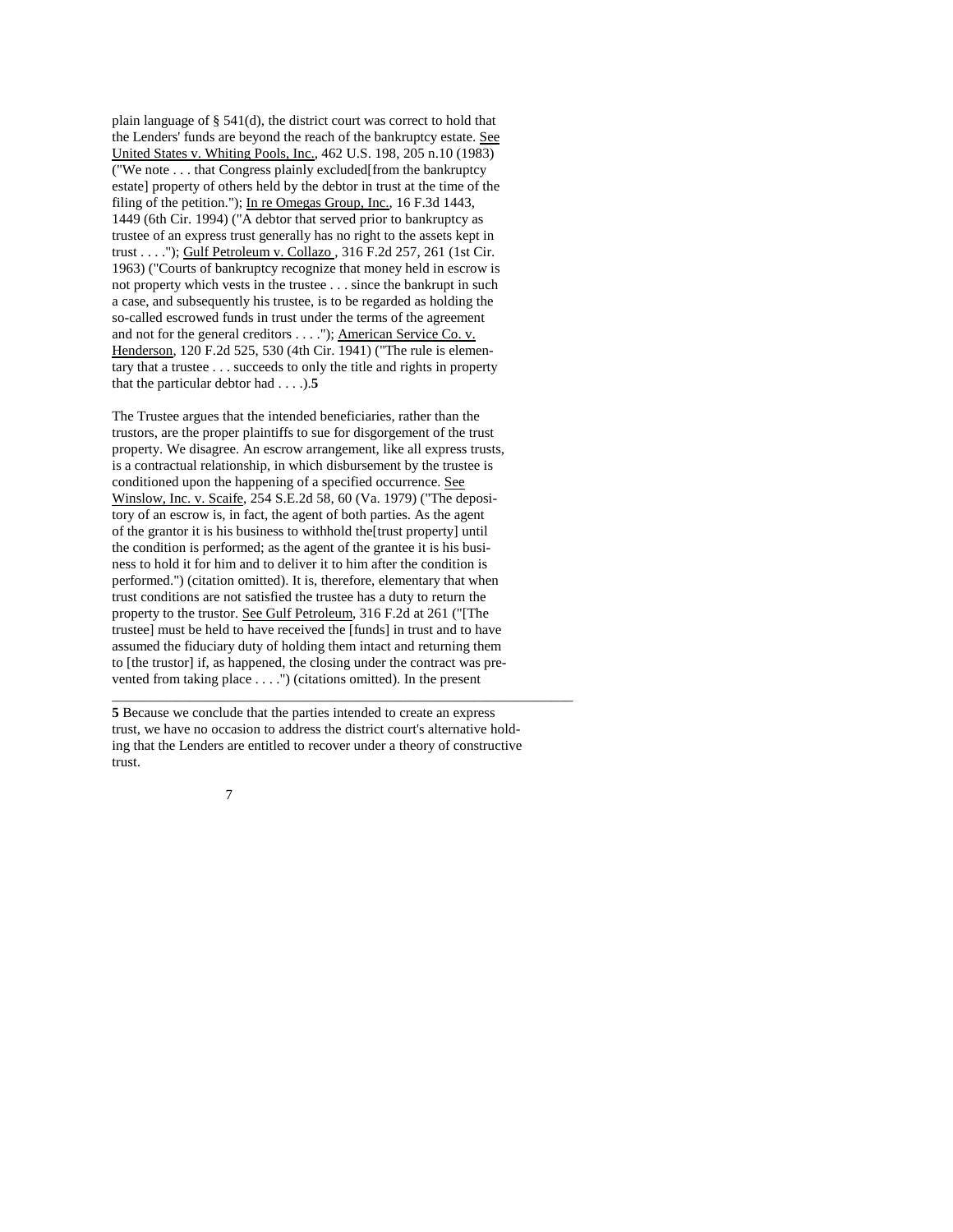case, the parties' agreements expressly provided that disbursement of the Lenders' funds was authorized only if all conditions of settlement were satisfied. Because those conditions were not met, Dameron had a fiduciary duty to return the trust property to the Lenders.**6**

In light of the discussion thus far, the sole remaining issue is whether the Lenders can adequately trace their assets into Dameron's frozen bank account. Ordinarily, a party claiming entitlement to a trust must be able to trace its assets into the fund or property that is the subject of the trust. See In re United Cigar Stores Co., 70 F.2d 313, 316 (2d Cir. 1934) (citations omitted) ("There can be no recovery . . . where all that can be shown is enrichment of the trustee. [The trust property] must be clearly traced and identified in specific property."). Although this Court has not previously addressed the issue, other courts have held, and we agree, that tracing is an issue of federal rather than state law. See Conn. Gen. Life Ins. v. Universal Ins. Co., 838 F.2d 612, 618-19 (1st Cir. 1988) ("[B]ecause it pertains to distribution of assets from an entity in federal bankruptcy proceedings, [tracing] is exclusively a question of federal law."); Matter of Kennedy & Cohen, Inc., 612 963, 966 (5th Cir. 1980) (same).

In the present case, the Trustee argues that tracing is impossible, since it is undisputed that Dameron commingled the Lenders' funds in his general corporate account. We find that argument to be without merit, since courts have consistently rejected the notion that commingling of trust property, without more, is sufficient to defeat tracing. See, e.g., Chiu v. Wong, 16 F.3d 306, 310 (8th Cir. 1994); Conn. Gen. Life, 838 F.2d at 619. In cases where the trust property has been commingled, courts resolve the issue with reference to the so-called "lowest intermediate balance" rule, see Schuyler v. Littlefield, 232 U.S. 707 (1914); Cunningham v. Brown, 265 U.S. 1 (1924); Conn. Gen. Life, 838 F.2d at 619 (citing 4 Collier on Bankruptcy 541-77 (L. King 15th ed. 1987)); 5 A. Scott & W. Fratcher, The Law of Trusts 634-36 (4th ed. 1989); Restatement (Second) of Trusts § 202 cmt. j (1959), which is grounded in the fiction that, when faced with the need to withdraw funds from a commingled account, the trustee withdraws

**6** Of course, to prevent double recovery, the Lenders must now relinquish any deeds of trust they received over the subject properties in return for their loans.

\_\_\_\_\_\_\_\_\_\_\_\_\_\_\_\_\_\_\_\_\_\_\_\_\_\_\_\_\_\_\_\_\_\_\_\_\_\_\_\_\_\_\_\_\_\_\_\_\_\_\_\_\_\_\_\_\_\_\_\_\_\_\_\_\_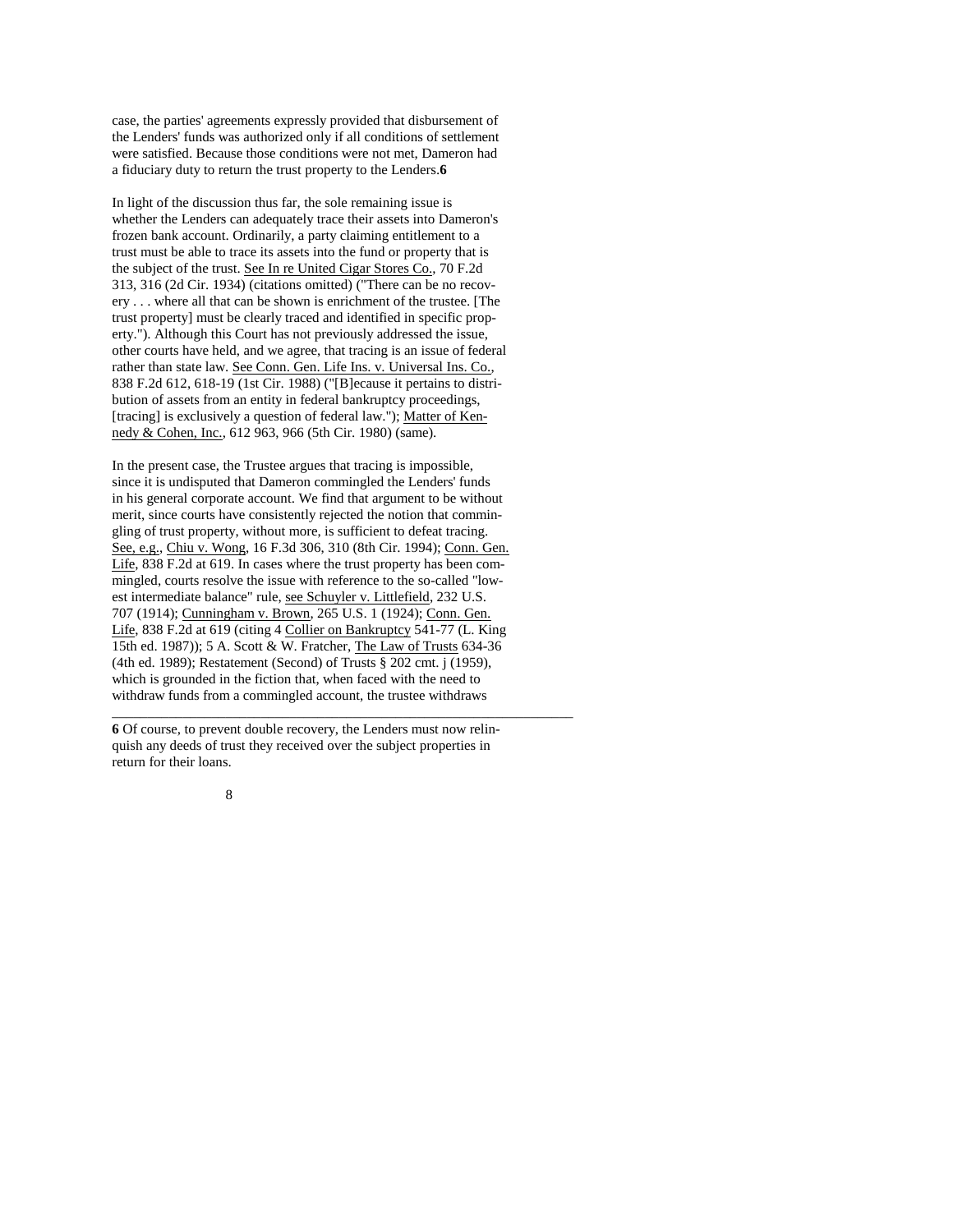non-trust funds first, thus maintaining as much of the trust's funds as possible. Hence, pursuant to the lowest intermediate balance rule, if the amount on deposit in the commingled fund has at all times equaled or exceeded the amount of the trust, the trust's funds will be returned in their full amount. See Conn. Gen. Life, 838 F.2d at 619. Conversely, if the commingled fund has been depleted entirely, the trust is considered lost. See id. Finally, if the commingled fund has been reduced "below the level of the trust fund but not depleted, the claimant is entitled to the lowest intermediate balance in the account." Id.; Cunningham, 265 U.S. at 12. In no case is the trust permitted to be replenished by deposits made subsequent to the lowest intermediate balance. See Conn. Gen. Life, 838 F.2d at 619.

In the present case, at the time of the bankruptcy filing, the balance of Dameron's account was \$453,338.47. The Lenders claim entitlement to a trust in the amount of \$458,651.52. Because the account has been reduced below that amount but not depleted entirely, the Lenders are entitled to the lowest intermediate balance, without the benefit of any deposits made after such balance was reached.

Based on the uncontroverted affidavit of Charles P. Cocke, a Certified Public Account, the district court accepted the following facts with regards to Dameron's account:

> 1. On January 25, 1996, Shelter**7** deposited \$71,475.40 into the account for the Browning settlement. By January 29, 1996, various unrelated withdrawals created a deficit in the account in the amount of \$5,313.05. Because Shelter was the only lender with funds then in the account, the court presumed, based on the lowest intermediate balance rule, that the withdrawals depleted Dameron's own funds first and that Shelter's funds were withdrawn only to the extent necessary to cover any remaining deficit. Therefore, Shelter's funds were reduced by \$5,313.05, leaving Shelter with a lowest intermediate balance of \$66,162.35.

\_\_\_\_\_\_\_\_\_\_\_\_\_\_\_\_\_\_\_\_\_\_\_\_\_\_\_\_\_\_\_\_\_\_\_\_\_\_\_\_\_\_\_\_\_\_\_\_\_\_\_\_\_\_\_\_\_\_\_\_\_\_\_\_\_

**7** Recall that Old Republic has been substituted in these proceedings for Shelter and Mortgage Access.